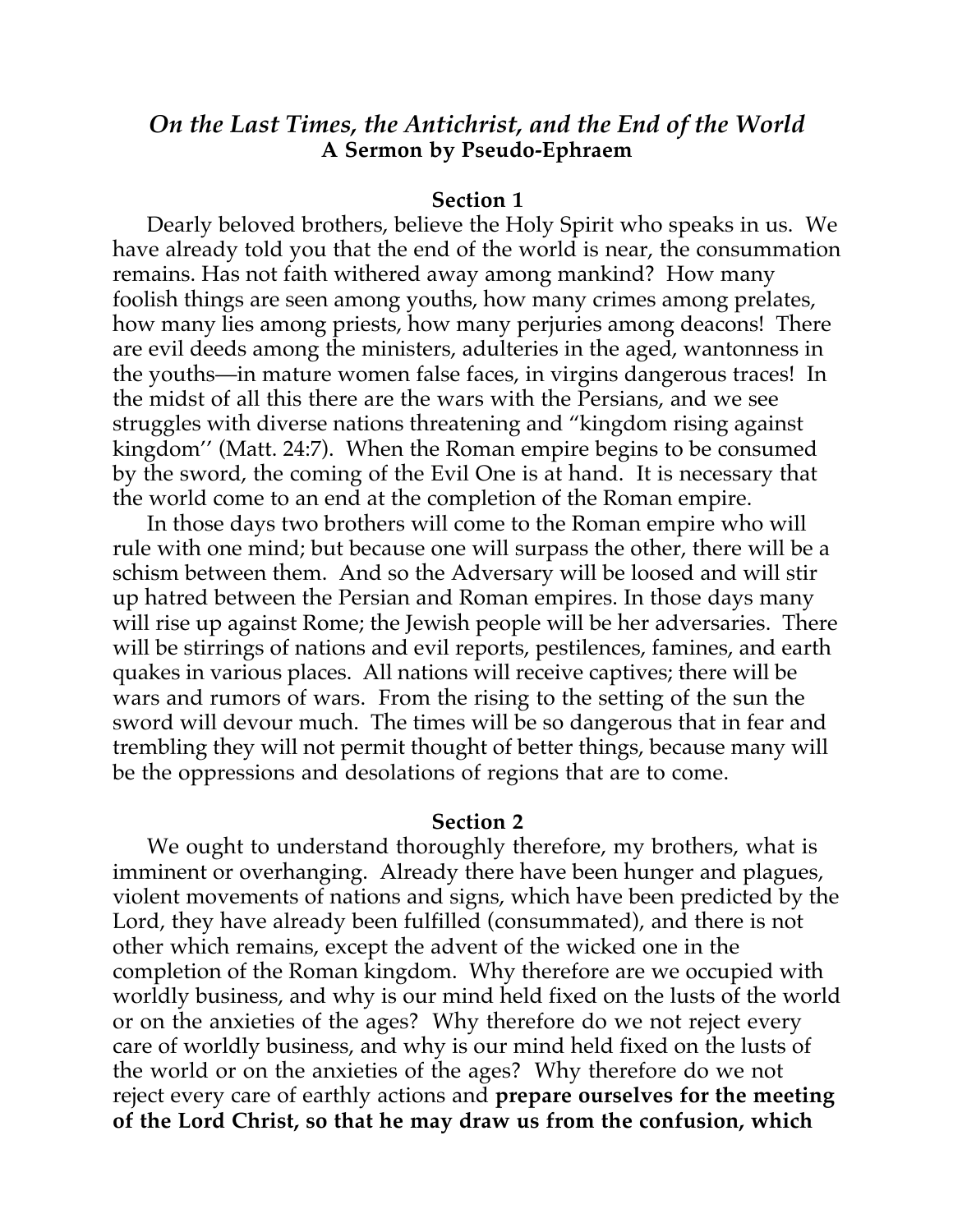**overwhelms all the world?** Believe you me, dearest brother, because the coming (advent) of the Lord is nigh, believe you me, because the end of the world is at hand, believe me, because it is the very last time. Or do you not believe unless you see with your eyes? See to it that this sentence be not fulfilled among you of the prophet who declares: *"Woe to those who desire to see the day of the Lord!"* **For all the saints and elect of God are gathered, prior to the tribulation that is to come, and are taken to the Lord lest they see the confusion that is to overwhelm the world because of our sins**. And so, brothers most dear to me, it is the eleventh hour, and the end of the world comes to the harvest, and angels, armed and prepared, hold sickles in their hands, awaiting the empire of the Lord. And we think that the earth exists with blind infidelity, arriving at its downfall early. Commotions are brought forth, wars of diverse peoples and battles and incursions of the barbarians threaten, and our regions shall be desolated, and we neither become very much afraid of the report nor of the appearance, in order that we may at least do penance; because they hurl fear at us, and we do not wish to be changed, although we at least stand in need of penance for our actions!

#### **Section 3**

When therefore the end of the world comes, there arise diverse wars, commotions on all sides, horrible earthquakes, perturbations of nations, tempests throughout the lands, plagues, famine, drought throughout the thoroughfares, great danger throughout the sea and dry land, constant persecutions, slaughters and massacres everywhere, fear in the homes, panic in the cities, quaking in the thoroughfares, suspicions in the male, anxiety in the streets. In the desert people become senseless, spirits melt in the cities. A friend will not be grieved over a friend, neither a brother for a brother, nor parents for their children, nor a faithful servant for his master, but one inevitability shall overwhelm them all; neither is anyone able to be recovered in that time, who has not been made completely aware of the coming danger, but all people, who have been constricted by fear, are consumed because of the overhanging evils.

## **Section 4**

Whenever therefore the earth is agitated by the nations, people will hide themselves from the wars in the mountains and rocks, by caves and caverns of the earth, by graves and memorials of the dead, and there, as they waste away gradually by fear, they draw breath, because there is not any place at all to flee, but there will be concession and intolerable pressure. And those who are in the east will flee to the west, and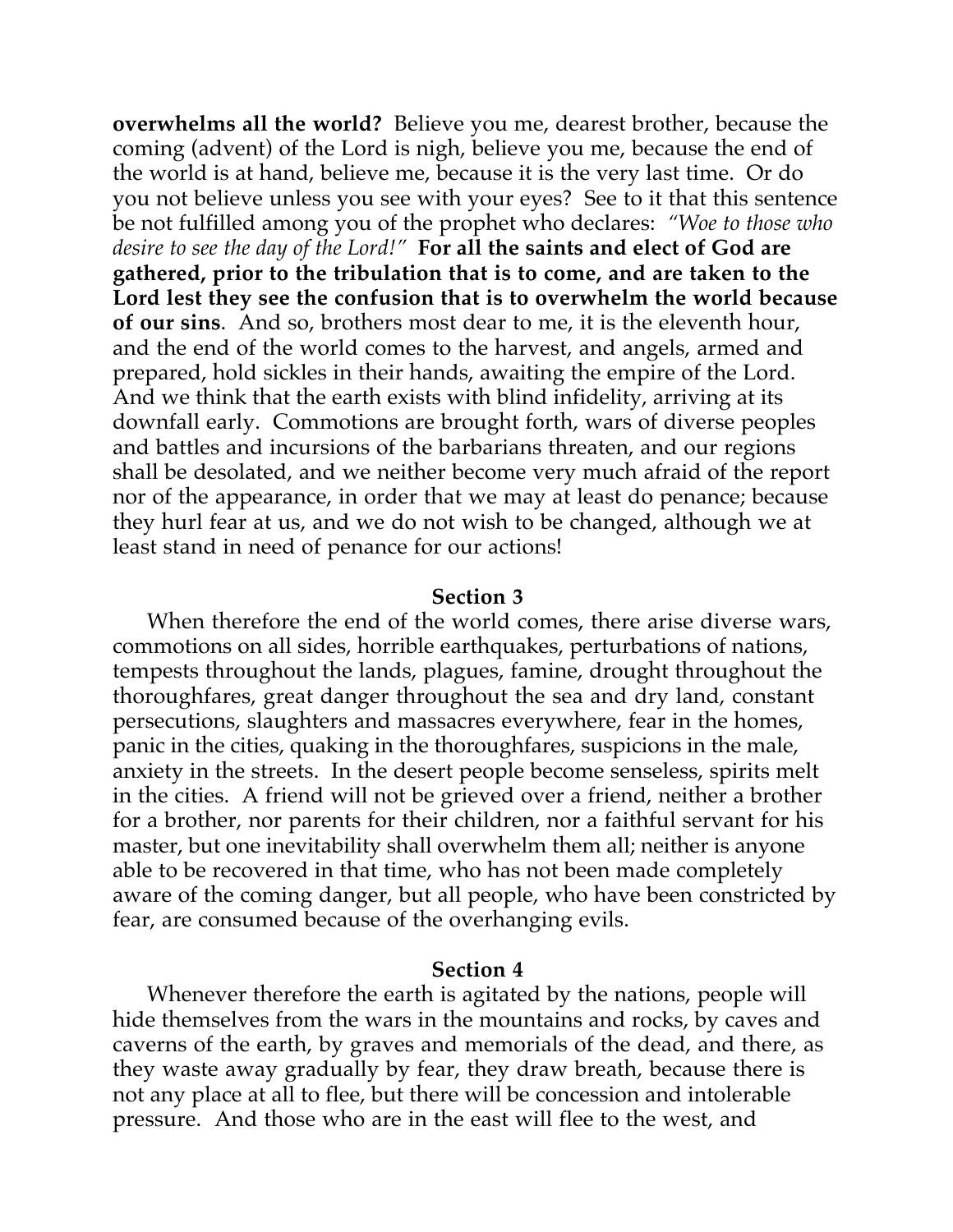moreover, those who are in the west shall flee to the east, and there is not a safer place anywhere, because the world shall be overwhelmed by worthless nations, whose aspect appears to be of wild animals more than that of men. Because those very much horrible nations, most profane and most defiled, who do not spare lives, and shall destroy the living from the dead, shall consume the dead, they eat dead flesh, they drink the blood of beasts, they pollute the world, contaminate all things, and the one who is able to resist them is not there. In those days people shall not be buried, neither Christian, nor heretic, neither Jew, nor pagan, because of fear and dread there is not one who buries them; because all people, while they are fleeing, ignore them.

### **Section 5**

Whenever the days of the times of those nations have been fulfilled, after they have destroyed the earth, it shall rest; and now the kingdom of the Romans is removed from everyday life, and the empire of the Christians is handed down by God and Peter; and then the consummation comes, when the kingdom of the Romans begins to be fulfilled, and all dominions and powers have been fulfilled. Then that worthless and abominable dragon shall appear, he, whom Moses named in Deuteronomy, saying:–Dan is a young lion, reclining and leaping from Basan. Because he reclines in order that he may seize and destroy and slay. Indeed (he is) a young whelp of a lion not as the lion of the tribe of Judah, but roaring because of his wrath, that he may devour. "And he leaps out from Basan." "Basan" certainly is interpreted "confusion." He shall rise up from the confusion of his iniquity. The one who gathers together to himself a partridge the children of confusion, also shall call them, whom he has not brought forth, just as Jeremiah the prophet says. Also in the last day they shall relinquish him just as confused.

#### **Section 6**

When therefore the end of the world comes, that abominable, lying and murderous one is born from the tribe of Dan. He is conceived from the seed of a man and from an unclean or most vile virgin, mixed with an evil or worthless spirit. But that abominable corrupter, more of spirits than of bodies, while a youth, the crafty dragon appears under the appearance of righteousness, before he takes the kingdom. Because he will be craftily gentle to all people, not receiving gifts, not placed before another person, loving to all people, quiet to everyone, not desiring gifts, appearing friendly among close friends, so that men may bless him, saying;–he is a just man, not knowing that a wolf lies concealed under the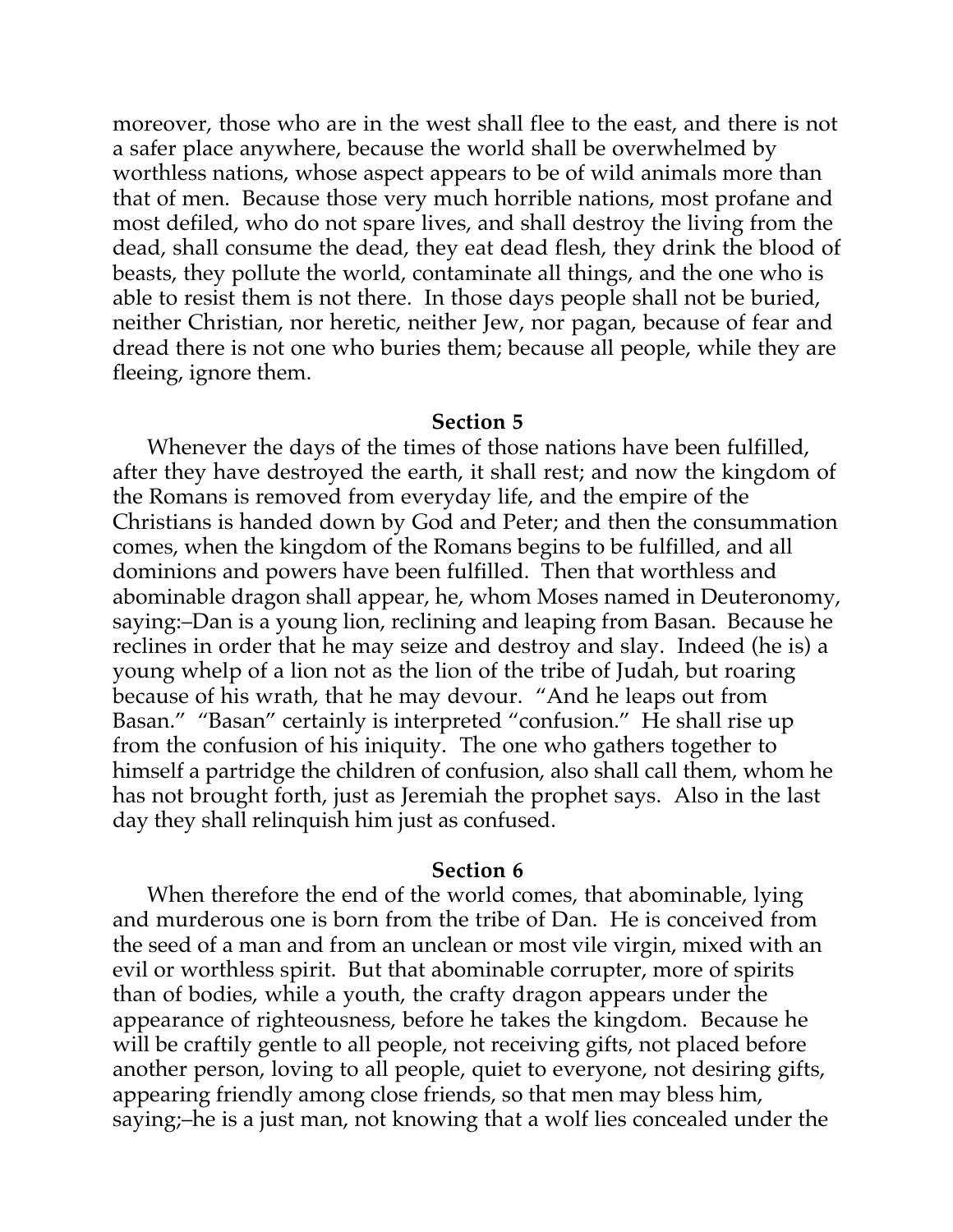appearance of a lamb, and that a greedy man is inside under the skin of a sheep.

## **Section 7**

But when the time of the abomination of his desolation begins to approach, having been made legal, he takes the empire, and, just as it is said in the Psalm:—They have been made for the undertaking for the sons of Loth, the Moabites and the Ammanites shall meet him first as their king. Therefore, when he receives the kingdom, he orders the temple of God to be rebuilt for himself, which is in Jerusalem; who, after coming into it, he shall sit as God and order that he be adored by all nations, since he is carnal and filthy and mixed with worthless spirit and flesh. Then that eloquence shall be fulfilled of Daniel the prophet:–And he shall not know the God of their fathers, and he shall not know the desires of women. Because the very wicked serpent shall direct every worship to himself. Because he shall put forth an edict so that people may be circumcised according to the rite of the old law. Then the Jews shall congratulate him, because he gave them again the practice of the first covenant; then all people from everywhere shall flock together to him at the city of Jerusalem, and the holy city shall be trampled on by the nations for fortytwo months, just as the holy apostle says in the Apocalypse, which become three and a half years, 1,260 days.

### **Section 8**

In these three years and a half the heaven shall suspend its dew; because there will be no rain upon the earth, and the clouds shall cease to pass through the air, and the stars shall be seen with difficulty in the sky because of the excessive dryness, which happens in the time of the very fierce dragon. Because all great rivers and very powerful fountains that overflow with themselves shall be dried up, torrents shall dry up their water-courses because of the intolerable age, and there will be a great tribulation, as there has not been, since people began to be upon the earth, and there will be famine and an insufferable thirst. And children shall waste away in the bosom of their mothers, and wives upon the knees of their husbands, by not having victuals to eat. Because there will be in those days lack of bread and water, and no one is able to sell or to buy of the grain of the fall harvest, unless he is one who has the serpentine sign on the forehead or on the hand. Then gold and silver and precious clothing or precious stones shall lie along the streets, and also even every type of pearls along the thoroughfares and streets of the cities, but there is not one who may extend the hand and take or desire them, but they